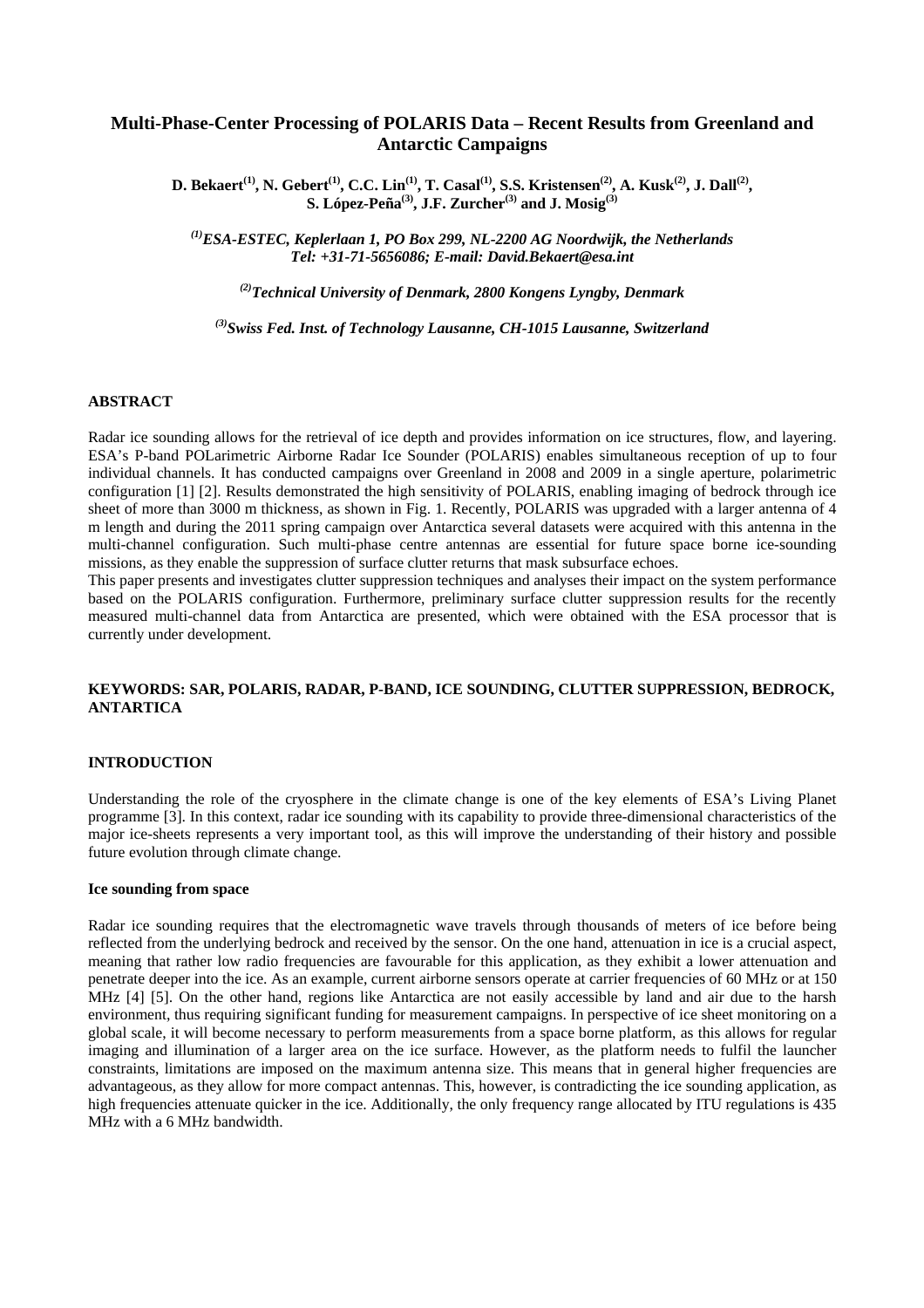It is for this reason that P-band represents a good compromise between antenna size and penetration depth. Nevertheless, at P-band, the surface clutter masking the subsurface echoes represents a major obstacle when operated from a satellite orbiting at an altitude of several hundreds of kilometres [5]. This asks for more sophisticated signal processing approaches, enabling surface clutter suppression [5], as will be detailed in the following.



Fig. 1. POLARIS deep sounding result in Greenland

#### **POLARIS**

In 2008 and October 2009 ESA's P-band POLarimetric Airborne Radar Ice Sounder (POLARIS) was operated over Greenland in a single aperture, dual and polarimetric mode. The campaign conducted in 2009 included over-flights above the NEEM and NGRIP ice core drill-sites in directions parallel and orthogonal to the ice flow, allowing for studying the effects of the bi-refringence (ice crystal anisotropy). During these campaigns POLARIS proved its sensitivity, being able to image the bedrock through ice sheets of more than 3000 m depth, as is depicted in Fig. 1.

Later, POLARIS was enhanced with a larger antenna of 4 m length (initially this was 2 m), and still enabling simultaneous reception, digitization and storage of up to 4 channels after combination of two adjacent antenna elements each. Such a multi-phase centre configuration allows for post-processing techniques like surface clutter suppression. The upgraded POLARIS, for which the operational parameters and a schematic are respectively given in Table 1 and Fig. 2, was flown over Antarctica in spring 2011. This included overflights of the Antarctic Peninsula and Dronning Maud Land in East Antarctica, and above the EPICA drill-site at Kohnen Station.

| Parameter                     | Value                 |
|-------------------------------|-----------------------|
| Centre frequency              | 435 MHz               |
| Wavelength in air             | 0.69 <sub>m</sub>     |
| Transmitted bandwidths        | $85/30/6\ \mbox{MHz}$ |
| Number of channels            |                       |
| Number of elements            | 8                     |
| Element spacing (wrt. centre) | $0.48$ m              |
| Element length                | $0.408 \text{ m}$     |

Table 1: POLARIS parameters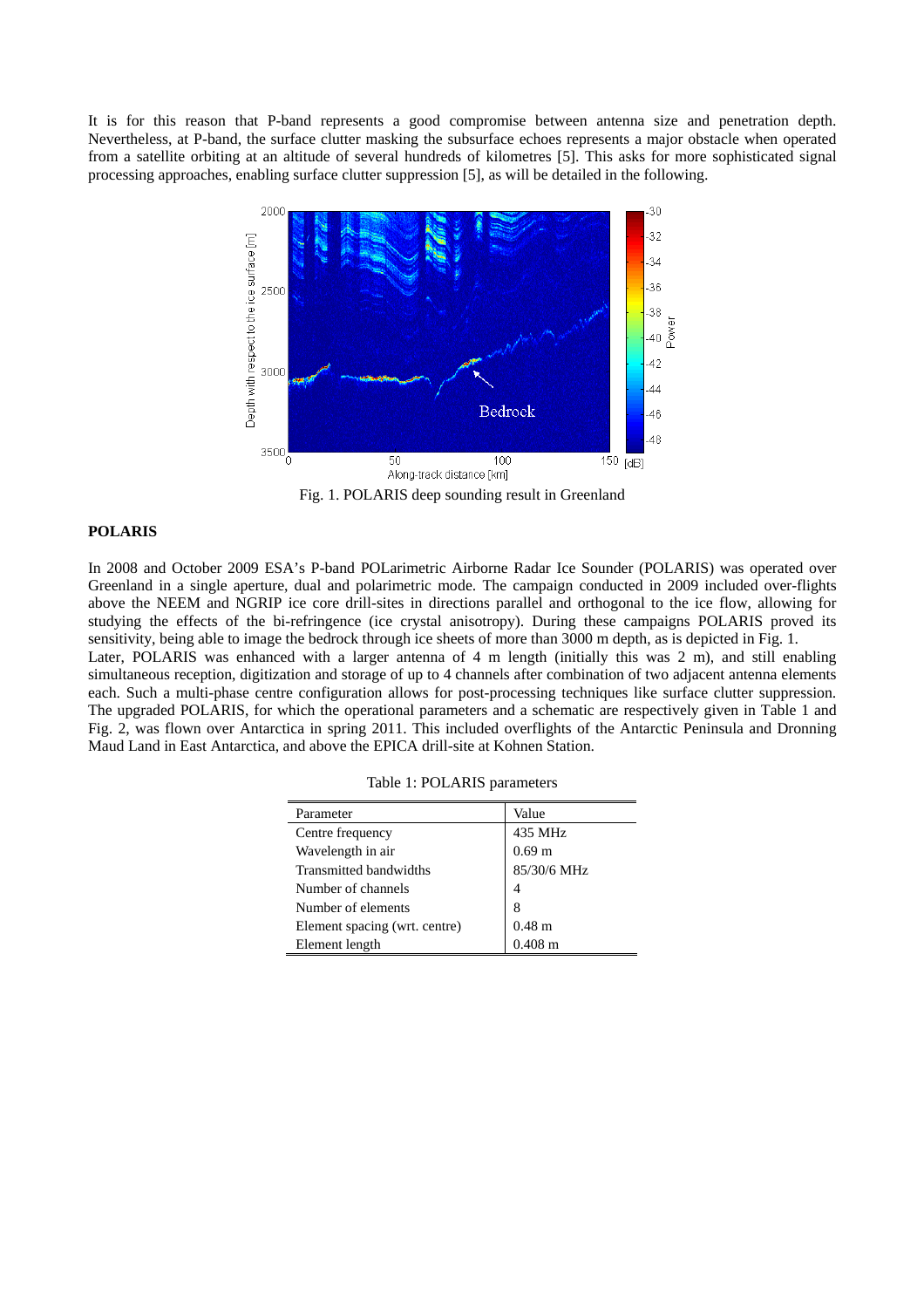

Fig. 2. Schematic of the POLARIS antenna, showing the 8 antenna elements arranged in across-track direction. Displayed dimensions are in mm.

### **SURFACE CLUTTER SUPPRESSION TECHNIQUES – OPTIMUM BEAMFORMER**

As mentioned before, surface clutter can represent a major challenge to subsurface sounding. The radar transmits pulses and for each pulse, the radar measures on reception only the delay of the signal. Taking into account the flight altitude above ice, this delay can then be converted into an ice depth. This introduces an ambiguity to the system, as surface echoes from a specific off-nadir angle might exhibit a delay time identical to the sounding echo from a certain depth in nadir direction. Such ambiguous echoes are referred to as surface clutter sources. Assuming a flat ice surface topography and a nadir looking sensor, there are two ambiguous surface returns which are positioned symmetrically around nadir. However, in reality the sensor might be slightly rotated due to the rolling of the airplane and there will be topographic variations of the ice surface possibly introducing additional clutter sources at non-symmetric angles. A schematic representation of the clutter source geometry for an exemplary target *P* at depth *Rice* is shown in Fig. 3, where *θ<sub>nadir</sub>* and *γ* indicate the roll angle w.r.t the horizon and  $θ_n^i$  denotes the angle of arrival of the surface clutter echo from cell *i*. Further, *Hice* gives the sensor height above the ice reference and deviations from this reference are denoted by *dh*. The identification of the surface clutter directions, i.e. the angles or arrival, can either be estimated from the data itself or can be computed by using a DEM of the ice topography. The first approach requires additional effort to estimate the direction of arrival from the data, but makes surface clutter cancellation independent from external auxiliary data [6]. The latter approach, which simply relies on an external DEM, is being implemented in our processor.



Fig. 3. Surface clutter sources

Based on the knowledge of the directions of arrival, the surface clutter can then be suppressed by applying a dedicated complex weight to each of the individual channels before forming the weighted sum of all channels. The two simplest cases of such a "digital beamforming" can be understood as follows:

- a) First, one could think of simply steering the mainlobe of the joint receive antenna pattern always to nadir direction. Such **beam steering** achieved by applying a phase slope across the individual channels. This approach maximizes the signal power in a predefined direction, or, in other words, the thermal signal-to-noise ratio (SNR) is optimized. The drawback of this approach that it does do not account for the clutter at all.
- b) Second, a so-called **null-steering** can be applied. This technique applies weights such that nulls are generated at specific angles of the joint antenna pattern, i.e. the clutter directions. Assuming perfect knowledge of the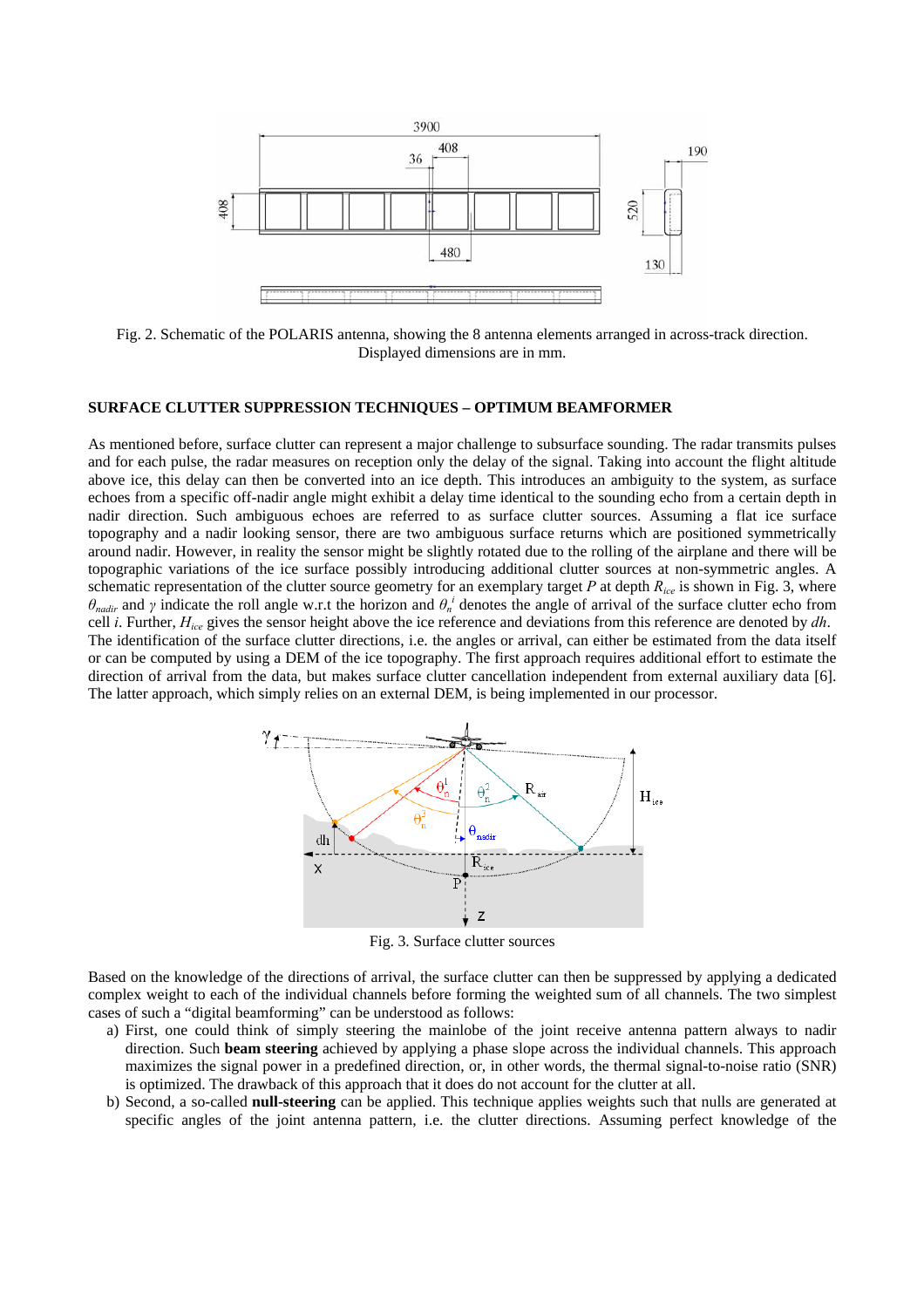topography, this leads to ideal suppression of clutter power, i.e. the optimum signal-to-clutter ratio (SCR). Forcing nulls in defined directions might lead to a mispointing of the antenna mainlobe away from nadir, thereby reducing the signal power. This means that the drawback of this technique is a possible degradation of the thermal SNR.

A globally optimum solution with respect to both thermal and clutter power is then given by a combination of the two above techniques. It is referred to as **optimum beamformer** in literature [7], with the weights of the individual channels chosen such that the joint power of thermal noise and clutter is minimized.

As derived in detail in [7], the respective weights can be calculated from  $(1)$ , where the vector  $w$  contains the individual weights  $w_i$  for the channel *i*. The sensor geometry is represented by the array manifold vectors  $s_{nadir}$  and  $s_i$ . Basically, they describe the phase differences between the channels for a plane wave in the direction of interest, i.e. nadir, and the clutter sources, respectively. Taking into account the power of the clutter  $\sigma_i^2$  in the specific directions (which can be interpreted as coloured noise) and thermal white noise of power  $\sigma_n^2$ , the covariance matrix *R* can be set up. One observes that *R* incorporates the clutter as coloured noise component and is additionally diagonally loaded according to the white noise. The optimum beamformer weights *w* are then computed by inverting this matrix as follows

$$
\underline{w} = R^{-1} s_{nadir}
$$
\n
$$
R = \sigma_n^2 \cdot I + \sum_{i=1}^m \sigma_i^2 s_i s_i^T
$$
\n<sup>(1)</sup>

with *I* the identity matrix and  $\sigma_i^2/\sigma_n^2$  being the clutter-to-noise ratio (*CNR<sub>i</sub>*), which defines the ratio of thermal noise to clutter power. Illustratively, this ratio can be understood as the respective amount of beam-steering and null-steering in the final beamforming approach.

It should be noted that the antenna pattern itself already attenuates the clutter power for larger angles, and thus  $\sigma_i^2/\sigma_n^2$ will depend on the angle. More specific, for larger angles the "natural" attenuation by the pattern becomes stronger and CNR decreases and, as a result, more focus can be put on the beam-steering.

As four receive channels are available, up to three echoes can be suppressed, i.e. *m* is bounded by *N*-1, with *N* defining the number of individual channels. This means that also a smaller number of suppressed directions can be chosen and finally this will underlie a trade-off, as will be explained in the following. E.g. in the case of three strong surface clutter echoes, the optimum strategy might be to suppress all three echoes, at the cost of thermal SNR. In this respect, the processor will be extended such that the local incidence angle, which strongly influences the backscattered power, will be considered. In specific, topographic information will be used to derive an estimate of the local incident angle and additionally consider this parameter to determine the three strongest echoes.

Different from suppressing the maximum possible number of strongest echoes, another possible strategy aims at suppression of only two clutter directions, which represents the "natural" case in flat topography. The benefit from such a strategy is automatically more importance is given to the optimization of the signal power. In illustrative words, instead of steering an additional null, the degree of freedom is used to steer the mainlobe to nadir thereby improving the thermal SNR.

#### **SENSITIVITY ANALYSIS**

As pointed out in the above section, both SNR and SCR depend on the chosen beamforming approach. As the thermal noise is assumed constant, variations in SNR and SCR are defined by variations of signal and clutter power. This section investigates the sensitivity of normalised signal power as well as normalised summed clutter power as it results from the different beamforming strategies. As input parameter for this analysis, the POLARIS parameters of Table 1 were used. In this context, it shall be highlighted that a number of 4 channels allows steering nulls to maximum three different directions. Furthermore, a mean altitude above ice of 3325 m was assumed, as this corresponds to the acquisition altitude of the measured data that will be presented in the following section.

In the case of the null-steering, two surface clutter cells are assumed and correspondingly two nulls are steered to the respective directions. Regarding the optimum beamformer, the same clutter source geometry is assumed, with a CNR of 40 dB.

The results are shown in Fig. 4, where Fig. 4 (a) depicts the normalised gain, which defines the signal power in dependency on the ice depth. Fig. 4 (b) shows the normalised summed gain responsible for the clutter power vs. ice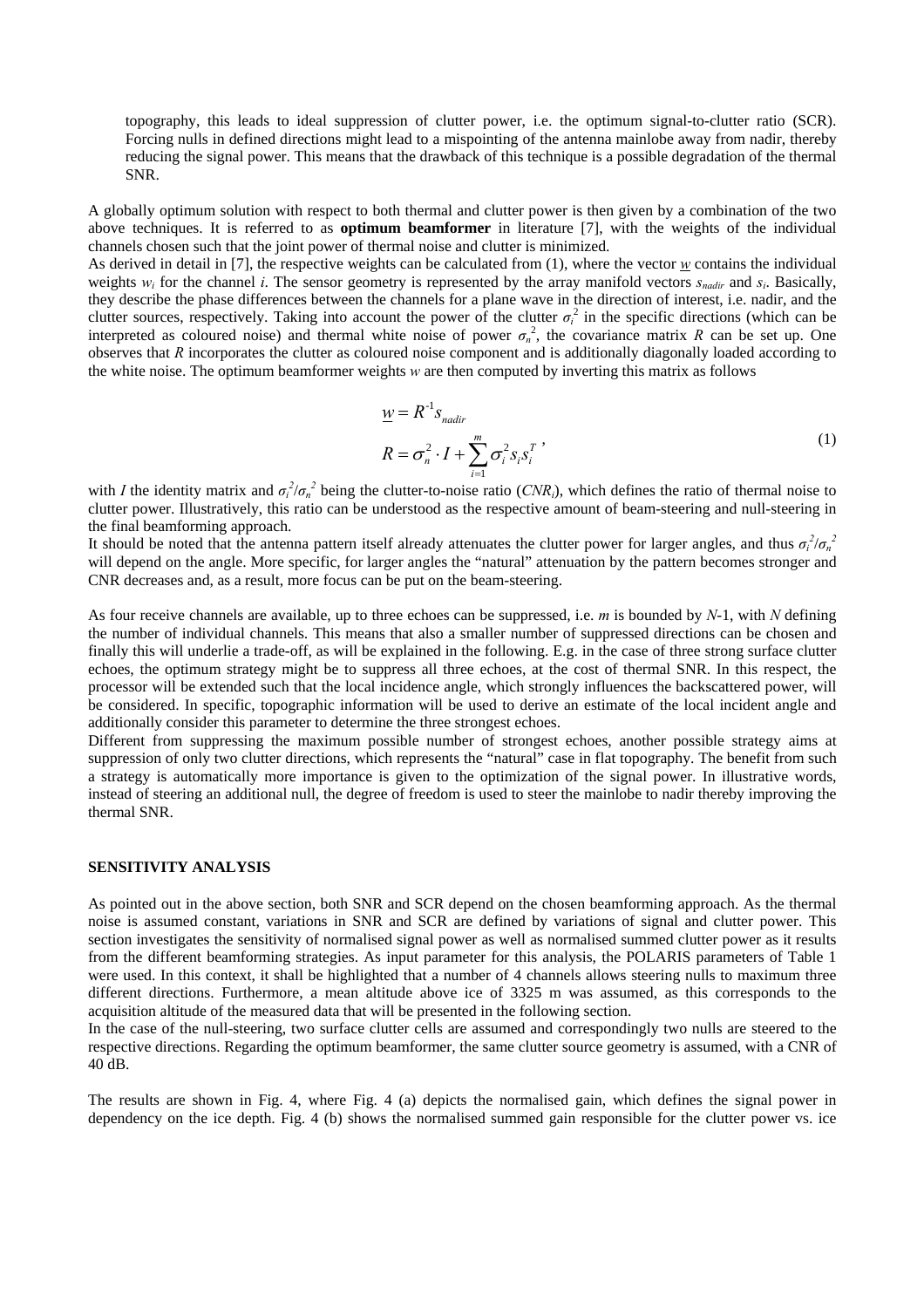

Fig. 4. Sensitivity analysis of the normalised signal gain (a), the normalised summed clutter gain (b) after applying beam-steering, null-steering and the optimum beamformer. The corresponding surface clutter directions (c), obtained assuming a flat topography, in absence of airplane roll, for an altitude of 3325 m and operational frequency of 435 MHz. The configuration assumed corresponds to the acquisition mode of the preliminary results shown below.

depth, while Fig. 4 (c) gives the relation between ice depth and clutter angle assuming a flat topography and no roll angle of the sensor.

Regarding the **signal power** in Fig. 4 (a), the optimum characteristic is represented by the beam steering ("BS", solid red line), which ensures a constant signal power vs. the ice depth. In contrast, the null-steering ("NS", solid green line) exhibits a dramatic loss of signal power around the depth that corresponds to the grating lobe. Please note that this results from the matrix which becomes singular for this case and thus the given example is only of theoretical nature but is no practical solution to the clutter suppression problem. More interesting is the result from the optimum beamformer ("OBF", dotted blue line), which guarantees nearly the same performance as the optimum beam steering for large depths. Only for very shallow depths up to 10 m a considerable loss of signal power is encountered, as shown by the integrated zoom in the lower right corner of Fig. 4 (a). This is caused by the fact that the surface clutter angle is within the antenna mainlobe; applying the clutter suppression in such a case inevitably results in a loss of signal power.

With respect to the **clutter power** in Fig. 4 (b), the beam steering ("BS", solid red line) exhibits clearly the worst suppression. This appears reasonable, as the weights do not aim at suppressing the clutter. In contrast, the optimum characteristic is represented by the null-steering ("NS", solid green line), which leads to a practically complete suppression of the clutter power. Being aware the presence of thermal noise, it becomes very clear that a suppression far below the thermal noise level is useless, as it will effectively not reduce the joint power of thermal noise and clutter. The important result of Fig. 4 (b) is represented by the optimum beamformer ("OBF", dotted blue line), which leads to a clearly improved suppression of clutter compared to the beam steering.

In conclusion, one can observe that the optimum beamformer represents a good compromise between clutter suppression and thermal SNR, as it ensures a clear reduction of the clutter power which comes at moderate cost of decreased signal power.

## **MEASURED DATA DEMONSTRATION OF SURFACE CLUTTER CANCELLATION - PRELIMINARY RESULTS**

This section will present first results obtained from the data acquired in the 2011 Antarctica campaign. As the data was received very recently, it should be noted that the following results are preliminary and can only give first indications but not yet a demonstration of the full performance of the clutter suppression technique.

As a first step in the processing chain prior to clutter suppression, each channel is focussed separately. First, range compression is performed, followed by azimuth focussing. The latter is done by estimation of the phase history for a target at a specific depth and by applying a convolution of this estimate with the data. Only a limited part of the Doppler bandwidth is processed, such that range cell migration is avoided. Fig. 5 gives the azimuth and range compressed signal for each POLARIS channel, for a track over the Jutulstraumen glacier acquired in Antarctica during the 2011 campaign**.**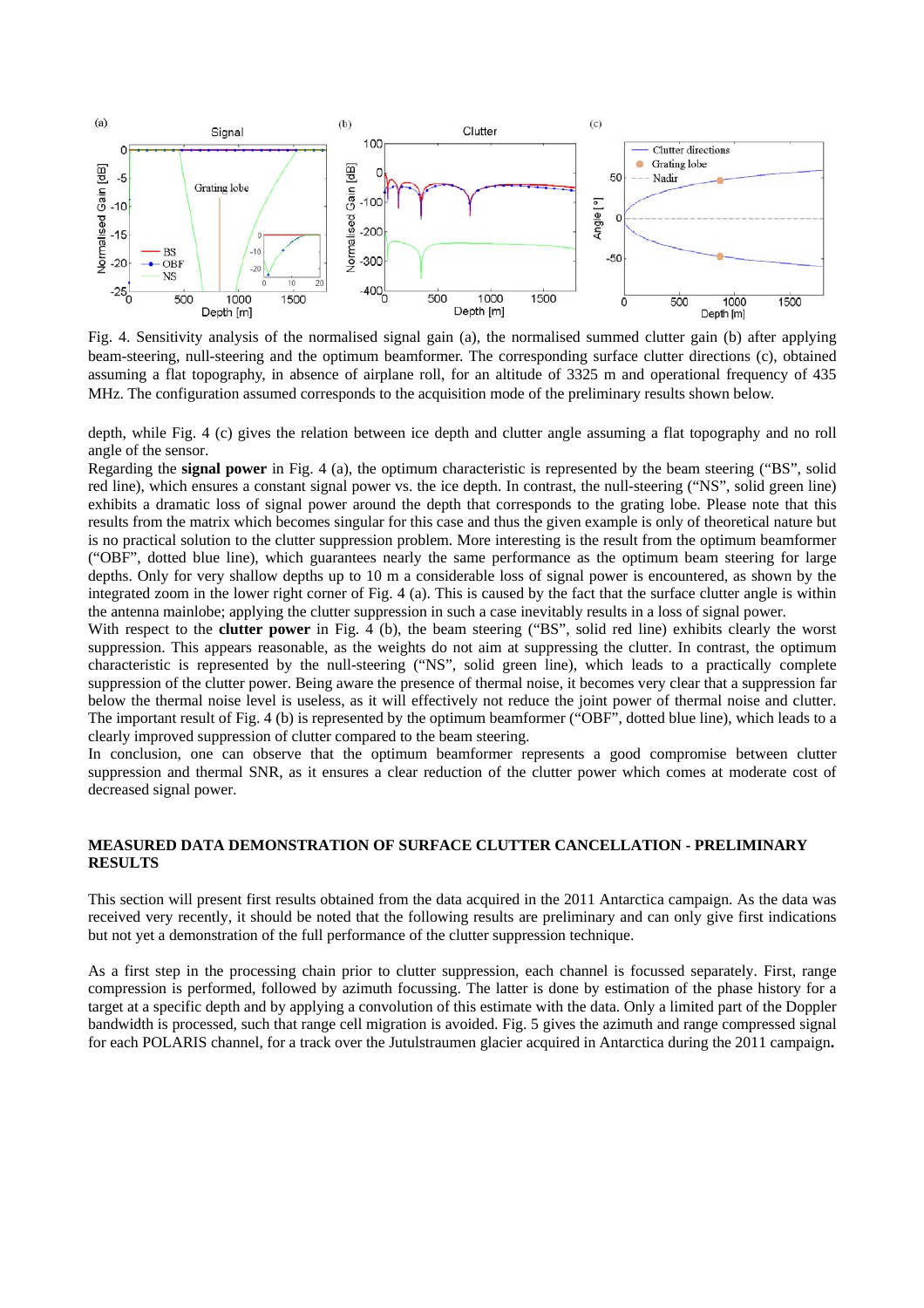

Fig. 5. Signal power for each of the four channels, each normalized with respect to its maximum surface return, for data acquired over the Jutulstraumen glacier, Antarctica**.** 

In a next step, the clutter suppression algorithm, based on the optimum beamformer approach, is applied. As aforementioned, the processor is currently under development and thus the obtained results shall be considered preliminary. The algorithm relies on the airplane roll angle, as well on external ice topography data for estimation of the clutter source directions. As POLARIS has four receiving channels, it allows for suppression of up to three clutter directions. This introduces a trade-off in priority between the different clutter angles. In specific, the topography could be used to estimate the local incidence angle, and additionally consider this parameter to determine the three strongest echoes. However, in the current case of a rather flat topography it seems more favourable to suppress two rather than three clutter sources and benefit from in terms of the SNR, because one degree of freedom can be used to maximize the signal power in nadir [8].

As raw topography data is not yet processed, it is not included in our surface clutter location estimation. However, as aforementioned there is low variation of the ice topography for the Jutulstraumen glacier dataset (horizontal ice shelf), and thus it is valid to assume a flat surface across track. For simplicity, and due to low variation of the roll angle, we assume symmetric clutter sources about nadir, as depicted in Fig. 4 (c). The weighting coefficients were calculated for the optimum beamformer assuming a maximum CNR of 40 dB, which was scaled with the antenna pattern of a channel as it varies across the angle. The results for the weighted and combined channels are depicted in Fig. 6 on the right ("after clutter suppression"). The images are compared to the case where the four individual channels are simple added, i.e. a case that corresponds to a single receive antenna of larger size ("before clutter suppression"). All figures have as reference the maximum surface power in case no clutter correction is applied. For both scenarios, the figure depicts the complete scene (top) which clearly shows the strong (red) reflection of the ice surface but also clearly exhibits the bedrock, which is represented by the strong echo in the region of 500 – 800 m depth below the reference ice surface height. In addition, Fig. 6 bottom shows a zoom on two areas, which are marked in the global view with "1"and "2" and which are compared for the scenario with (grey frame) and without (red frame) clutter suppression. Zoom "1" concentrates on the surface return. One observes that the backscattered power close to the surface, which is represented by the extended red area, is clearly reduced by application of the clutter suppression. As will be explained in more detail below, this is on the one hand due to a reduction of surface clutter power, but on the other hand also partly caused by the reduced signal power.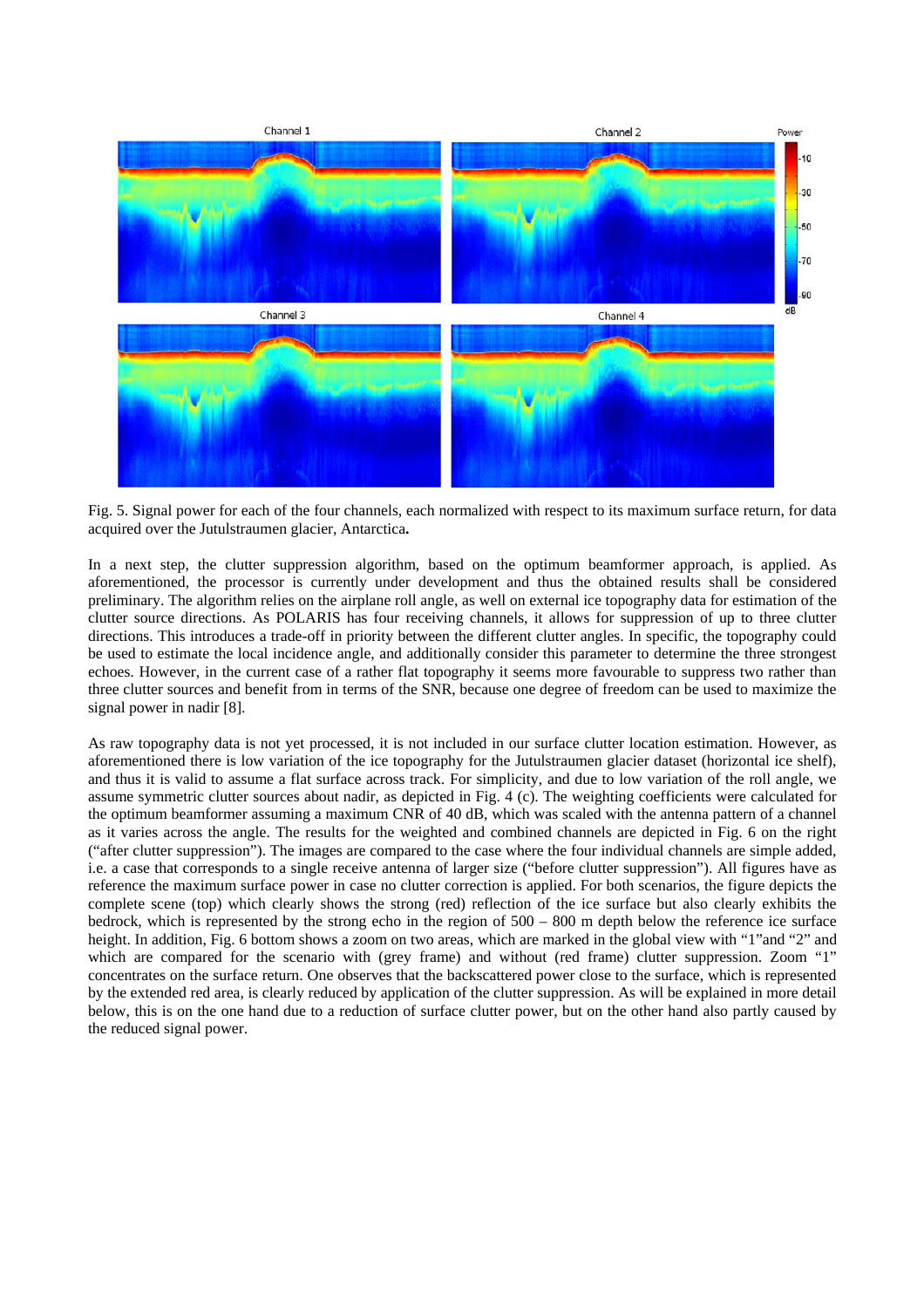

Fig. 6. Surface clutter suppression applied to flight over the Jutulstraumen glacier (horizontal ice shelf), preliminary results. Results show the power normalized with respect to the maximum surface return when no surface clutter correction has been applied. The strongest influence of surface clutter is observed for the shallower depths, as the signal from the surface is larger for smaller incidence angles.

The observation of reduced surface clutter is backed by the profiles along the cut AA\*, which are depicted in Fig. 7, both for the case with (blue asterisks) and without clutter suppression (red circles). Fig. 7 top shows the region from the ice surface to a depth of 500 m. For example in the region from 180 m to 340 m depth (marked by the green ellipsoid), a clear reduction up to 10 dB of the backscattered clutter power can be observed when comparing the result after weighted combination of the multiple channels (blue) to the case when no clutter suppression is applied (red). Regarding the shallow depths directly below the surface (Fig.7, bottom), both clutter suppression as well as the aforementioned loss of signal power have to be taken into account. Recalling Fig. 4 a), an inevitable loss of signal power is observed up to 15 m depth (marked by the green rectangle) and this effect can be observed from the below



Fig. 7. Profile cuts along AA\* ranging from the ice surface to 500 m depth (top) and a zoom on the first 50 m depth (bottom). Shown are the case with (blue) and without (red) application of surface clutter suppression.